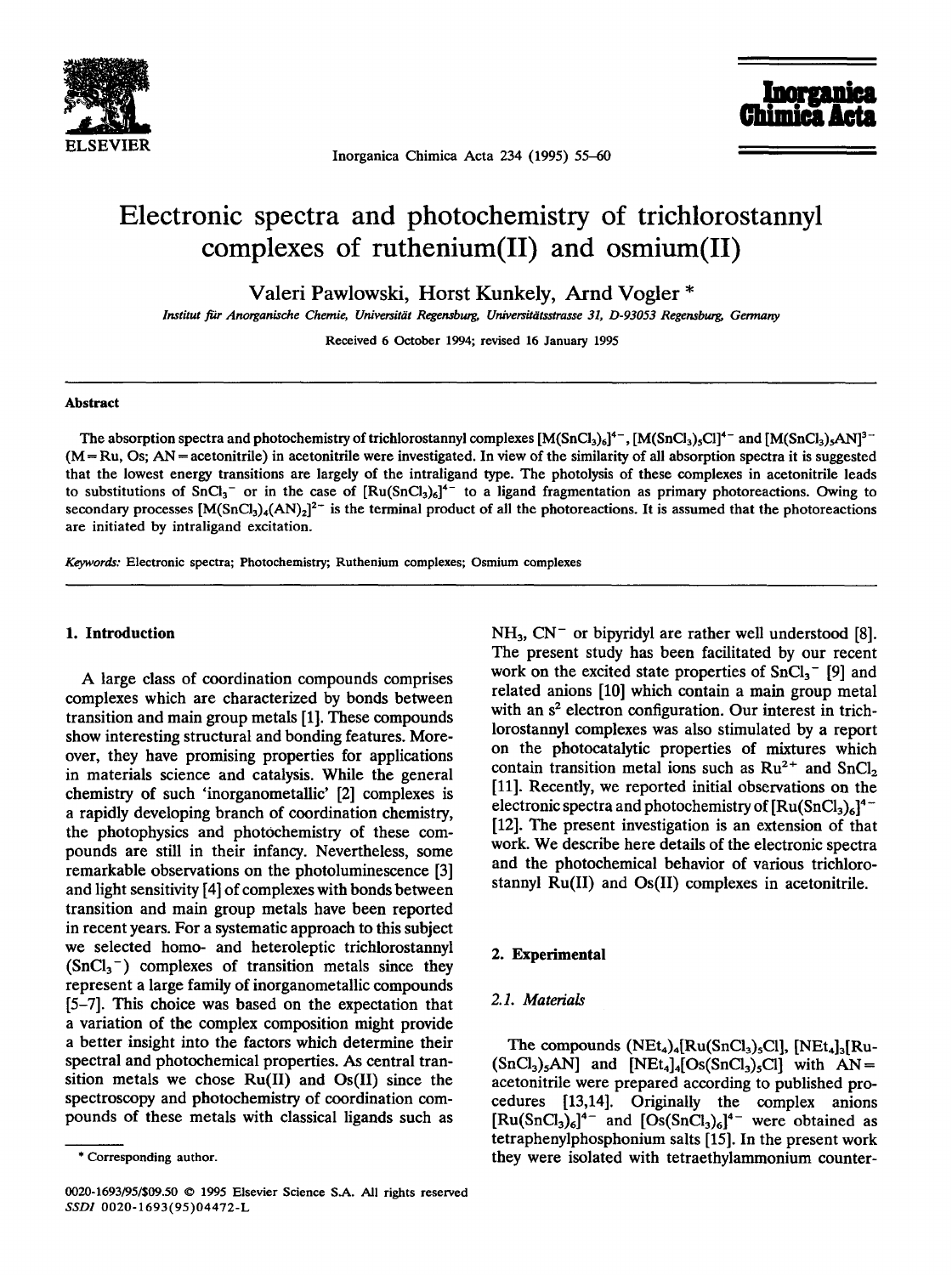ions which are transparent in the UV region. The purity of all substances was confirmed by elemental analysis.

# 2.2. *Syntheses*

## 2.2.1. *(NEt<sub>4</sub>)*<sub>2</sub>*[Ru*(SnCl<sub>3</sub>)<sub>4</sub>(AN)<sub>2</sub>*]xAN*

A solution of 50 mg of  $(NEt_4)_4[Ru(SnCl_3)_5Cl]$  in 50 ml CH<sub>3</sub>CN was photolyzed ( $\lambda_{ir} > 360$  nm) in a quartz flask for 3 h with stirring. The photolyzed solution was concentrated by vacuum evaporation to 2 ml at 40 °C. Purification was achieved by gel chromatography. The solution was run through a column (height 70 cm, diameter 3.3 cm) filled with lipophilic sephadex (LH 20 from Sigma) and eluted with  $CH<sub>3</sub>CN$ . The first fraction which consisted of  $[Ru(SnCl<sub>3</sub>)<sub>5</sub>Cl]<sup>4-</sup>$  was discarded while the second fraction was collected and concentrated by vacuum evaporation to 3 ml at 40 °C. After addition of 5 ml of ether, a precipitate separated. It was collected by filtration and washed with ethanol and ether. The yellow solid was dried in a vacuum desiccator over KOH; yield 10 mg (25.7%). *Anal.* Calc. for  $C_{22}H_{49}Cl_{12}N_5OsSn_4$ : C, 19.08; H, 3.57; N, 5.06. Found: C, 18.93; H, 3.40; N, 4.31%.

## 2.2.2.  $(NEt_4)_{2}$ [ Os(SnCl<sub>3</sub>)<sub>4</sub>(AN)<sub>2</sub>]xAN

This compound was prepared in analogy to the corresponding ruthenium complex; yield 9 mg (22.8%). *Anal.* Calc. for  $C_{22}H_{49}Cl_{12}N_5OsSn_4$ : C, 17.95; H, 3.35; N, 4.75. Found: C, 17.85; H, 3.35; N, 4.23%.

#### 2.2.3. *(NEt4)3[ Os(SnCI3) sAN]*

This compound was prepared in analogy to the corresponding ruthenium complex [13]; yield 76.5%. *Anal.*  Calc. for  $C_{26}H_{63}Cl_{15}N_4OsSn_5$ : C, 17.87; H, 3.63; N, 3.21. Found: C, 17.56; H, 3.53; N, 2.86%.

# *2.3. Photolyses*

The light source was an Osram HBO 200 W/2 lamp. Monochromatic light was obtained by means of Schott PIL/IL interference filters 366 and 405 nm. The cutoff filter Schott WG 360 ( $\lambda_{irr}$  > 360 nm) was used to avoid short-wavelength irradiation.

Photolyses were carried out in solutions of acetonitrile (spectrograde) in 1 cm spectrophotometer cells at room temperature. Solutions were air-saturated since deaeration did not affect the results. Progress of the photolyses was monitored by UV-Vis spectrophotometry. The photoproducts were identified by their absorption spectra. The release of  $SnCl<sub>3</sub><sup>-</sup>$  was detected by its absorption  $(\lambda_{\text{max}}=216, 226 \text{ and } 236 \text{ nm})$  and emission  $(\lambda_{\text{max}}=510$ nm) spectra [9].

The photoproducts were also isolated and identified by elemental analysis and/or spectroscopically. For this purpose the photolyses and the following procedures were performed as described for the synthesis of  $(NEt_4)_2[Ru(SnCl_3)_4(AN)_2kAN$ . The complex concentrations were approximately  $6 \times 10^{-4}$  M and the irradiation required several hours. Under these conditions thermal reactions and secondary photolyses led sometimes to the formation of additional products. In these cases the spectral variations which were observed in the beginning of the photolysis (see above) showed deviations including the loss of isosbestic points at later stages of the photolysis. The following products were isolated. Photolysis of  $(NEt_4)_4[Ru(SnCl_3)_6]$   $(\lambda_{irr} > 360$ nm;  $t_{irr}=0.5$  h):  $(NEt_4)_4[Ru(SnCl_3)_5Cl]$ ,  $(NEt_4)_3[Ru (SnCl<sub>3</sub>)<sub>5</sub>AN$  and  $(NEt<sub>4</sub>)<sub>2</sub>[Ru(SnCl<sub>3</sub>)<sub>4</sub>(AN)<sub>2</sub>]xAN.$  $(NEt_4)_4[Ru(SnCl_3)_5Cl]$   $(\lambda_{irr} > 360$  nm,  $t_{irr} = 3$  h):  $(NEt_4)_2[Ru(SnCl_3)_4(AN)_2]xAN.$   $(NEt_4)_3[Ru(SnCl_3)_5$ -AN]  $(\lambda_{irr} > 360 \text{ nm}, t_{irr} = 2 \text{ h}): (NEt_4)_2 [Ru (SnCl<sub>3</sub>)<sub>4</sub>(AN)<sub>2</sub>$ kAN. (NEt<sub>4</sub>)<sub>4</sub>[Os(SnCl<sub>3</sub>)<sub>6</sub>] ( $\lambda_{irr}$  360 nm,  $t_{irr}$  = 2 h): (NEt<sub>4</sub>)<sub>2</sub>[Os(SnCl<sub>3</sub>)<sub>4</sub>(AN)<sub>2</sub>]xAN. (NEt<sub>4</sub>)<sub>4</sub>- $[Os(SnCl<sub>3</sub>)<sub>5</sub>Cl]$  ( $\lambda_{irr} > 360$  nm,  $t_{irr} = 3$  h): (NEt<sub>4</sub>)<sub>2</sub>[Os- $(SnCl<sub>3</sub>)<sub>4</sub>(AN)<sub>2</sub>]xAN. (NEt<sub>4</sub>)<sub>3</sub>[Os(SnCl<sub>3</sub>)<sub>5</sub>AN] ( $\lambda_{irr}$  > 360)$ nm,  $t_{irr} = 2$  h):  $(NEt_4)_2[Os(SnCl_3)_4(AN)_2]xAN$ .

# *2.4. Instrumentation*

Absorption spectra were measured with a Shimadzu UV-2100 absorption spectrometer. Emission and excitation spectra were obtained on an Hitachi 850 spectrofluorimeter equipped with an Hamamatsu 928 photomultiplier.

# **3. Results**

#### *3.1. Electronic spectra*

The absorption spectra of the complex anions  $[Ru(SnCl<sub>3</sub>)<sub>6</sub>]<sup>4-</sup>, [Ru(SnCl<sub>3</sub>)<sub>5</sub>Cl]<sup>4-</sup>, [Ru(SnCl<sub>3</sub>)<sub>5</sub>AN]<sup>3</sup>$ and  $[Ru(SnCl<sub>3</sub>)<sub>4</sub>(AN)<sub>2</sub>]<sup>2-</sup>$  (Table 1) are characterized by the same pattern with four bands near 460 (A band), 380 (B band), 300 (C band) and 240 (D band) nm. The corresponding osmium complexes  $[Os(SnCl<sub>3</sub>)<sub>6</sub>]<sup>4-</sup>$ ,  $[Os(SnCl<sub>3</sub>)<sub>5</sub>Cl]<sup>4-</sup>, [Os(SnCl<sub>3</sub>)<sub>5</sub>(AN)]<sup>3-</sup> and [Os(SnCl<sub>3</sub>)<sub>4</sub> (AN)_2$ <sup>2-</sup> display similar absorption spectra (Table 2). For the osmium complexes the A bands appear near 450 nm while the B bands are split into two components which occur at approximately 390 and 350 nm. The C bands are centered around 280 nm and the D bands appear as shoulders in the vicinity of 230 nm.

With the exception of  $[Ru(SnCl<sub>3</sub>)<sub>5</sub>Cl<sup>4-</sup>, [Os (SnCl<sub>3</sub>)<sub>5</sub>Cl<sup>4-</sup>$  and  $[Os(SnCl<sub>3</sub>)<sub>4</sub>(AN)<sub>2</sub>]<sup>2-</sup>$  the trichlorostannyl complexes of Ru(II) and Os(II) were luminescent, but only in low-temperature glasses (Tables 1 and 2). The excitation spectra matched the absorption spectra rather well. As an example the absorption, excitation and emission spectra of  $\left[\text{Ru(SnCl<sub>3</sub>)<sub>5</sub>AN\right]$ <sup>3-</sup> are shown in Fig. 1.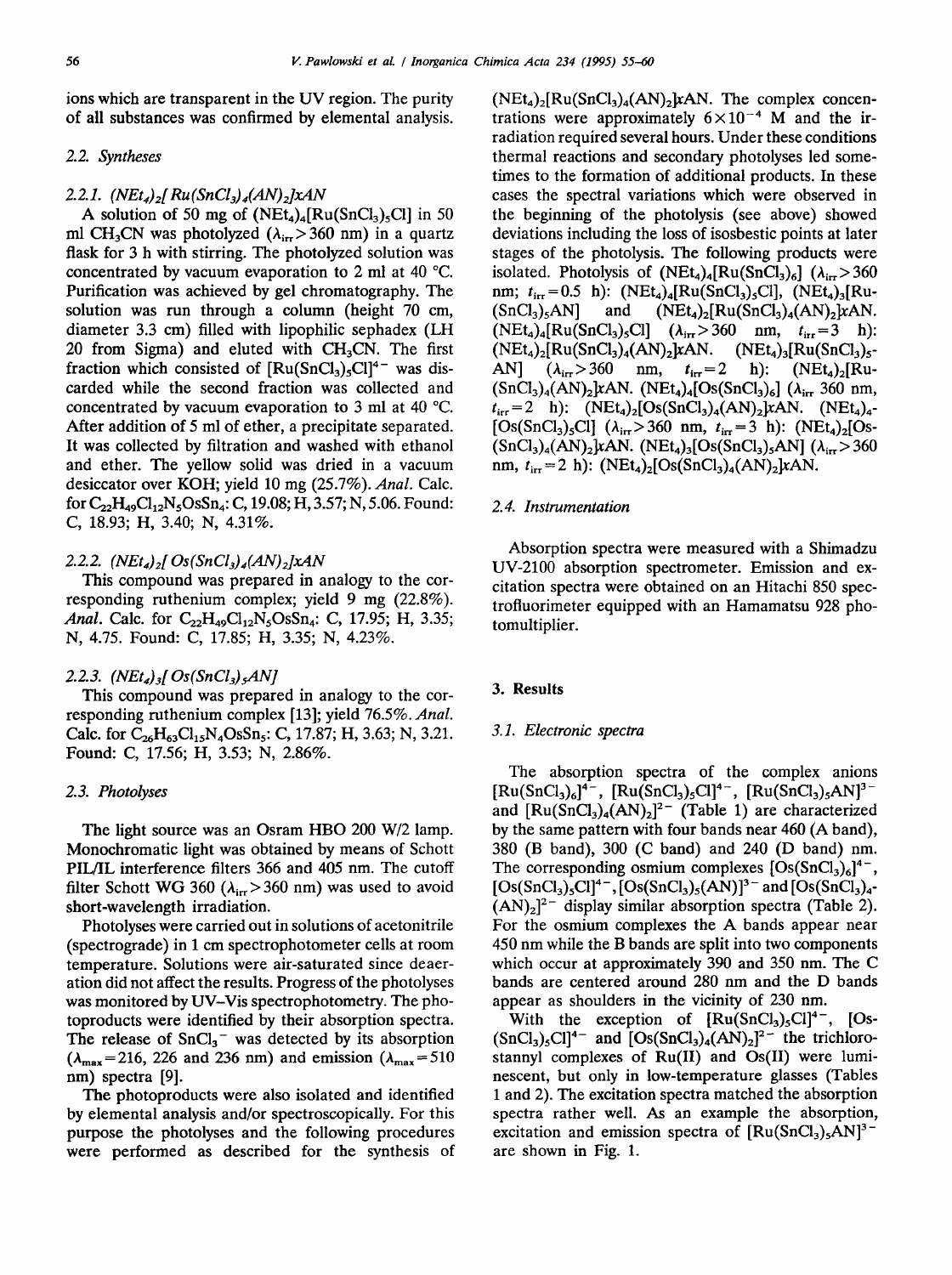| Table 1 |  |  |  |                                                                           |  |
|---------|--|--|--|---------------------------------------------------------------------------|--|
|         |  |  |  | Absorption and emission data for ruthenium(II) trichlorostannyl complexes |  |

|                                                   | Complex                                                                                                |                                       |                          |                         |  |  |  |  |
|---------------------------------------------------|--------------------------------------------------------------------------------------------------------|---------------------------------------|--------------------------|-------------------------|--|--|--|--|
|                                                   | $[Ru(SnCl3)6]4-$                                                                                       | $[\text{Ru(SnCl}_3)_5\text{Cl}]^{4-}$ | $[Ru(SnCl3)5AN]3$        | $[Ru(SnCl3)4(AN)2]2$    |  |  |  |  |
|                                                   | Absorption <sup>*</sup><br>$\lambda_{\max}$ (nm) ( $\epsilon$ (l mol <sup>-1</sup> cm <sup>-1</sup> )) |                                       |                          |                         |  |  |  |  |
| A band                                            | $\sim$ 455 sh<br>(150)                                                                                 | 458<br>(2500)                         | $\sim$ 460 sh<br>(400)   | $\sim$ 460 sh<br>(800)  |  |  |  |  |
| <b>B</b> band                                     | 365<br>(2500)                                                                                          | 400<br>(1900)                         | 380<br>(2700)            | 388<br>(2200)           |  |  |  |  |
| C band                                            | 295<br>(64000)                                                                                         | 314<br>(36100)                        | 299<br>(62000)           | 304<br>(27000)          |  |  |  |  |
| D band                                            | $\sim$ 235 sh<br>(19000)                                                                               | $\sim$ 240 sh<br>(39000)              | $\sim$ 236 sh<br>(29300) | $-236 \;$ sh<br>(31400) |  |  |  |  |
|                                                   | Emission <sup>b</sup>                                                                                  |                                       |                          |                         |  |  |  |  |
| $\lambda_{\rm exc}$ (nm)<br>$\lambda_{\max}$ (nm) | 370<br>670                                                                                             | c<br>c                                | 380<br>700               | 385<br>735              |  |  |  |  |

"In acetonitrile at room temperature.

 $<sup>b</sup>$  In ethanol/acetonitrile (9:1) at 77 K.</sup>

c No emission.

#### Table 2

Absorption and emission data for osmium(II) trichlorostannyi complexes

|                          | Complex                                                                                                      |                       |                    |                       |  |  |  |  |
|--------------------------|--------------------------------------------------------------------------------------------------------------|-----------------------|--------------------|-----------------------|--|--|--|--|
|                          | $[Os(SnCl3)6]4$                                                                                              | $[Os(SnCl3)5Cl]^{4-}$ | $[Os(SnCl3)5AN]3-$ | $[Os(SnCl3)4(AN)2]2-$ |  |  |  |  |
|                          | Absorption <sup>®</sup><br>$\lambda_{\text{max}}$ (nm) ( $\epsilon$ (1 mol <sup>-1</sup> cm <sup>-1</sup> )) |                       |                    |                       |  |  |  |  |
| A band                   | $\sim$ 443 sh                                                                                                | $\sim$ 448 sh         | $\sim$ 450 sh      | $\sim$ 450 sh         |  |  |  |  |
|                          | (800)                                                                                                        | (1100)                | (950)              | (300)                 |  |  |  |  |
| <b>B</b> band            | 391                                                                                                          | 392                   | 386                | $\sim$ 400 sh         |  |  |  |  |
|                          | (1800)                                                                                                       | (2400)                | (2200)             | (800)                 |  |  |  |  |
|                          | $\sim$ 342 sh                                                                                                | 348                   | $\sim$ 346 sh      | 342                   |  |  |  |  |
|                          | (1500)                                                                                                       | (1500)                | (2300)             | (1700)                |  |  |  |  |
| C band                   | 276                                                                                                          | 285                   | 278                | 275                   |  |  |  |  |
|                          | (54800)                                                                                                      | (48700)               | (55400)            | (7200)                |  |  |  |  |
| D band                   | $\sim$ 230 sh                                                                                                | $\sim$ 235 sh         | $\sim$ 230 sh      | 224                   |  |  |  |  |
|                          | (46000)                                                                                                      | (45000)               | (44000)            | (90000)               |  |  |  |  |
|                          | Emission <sup>b</sup>                                                                                        |                       |                    |                       |  |  |  |  |
| $\lambda_{\rm exc}$ (nm) | 370                                                                                                          | c                     | 350                | c                     |  |  |  |  |
| $\lambda_{\max}$ , (nm)  | 740                                                                                                          | c                     | 740                | c                     |  |  |  |  |

• In acetonitrile at room temperature.

b In ethanol/acetonitrile (9:1) at 77 K.

c No emission.

## *3.2. Photochemistry*

The photochemistry of  $\left[\text{Ru(SnCl_3)_6\right]^4}^-$  in CH<sub>3</sub>CN was briefly described in our previous communication [12]. The spectral changes which occurred at the beginning of the photolysis ( $\lambda_{irr}$ =366 nm) were simulated by

mixtures of  $\left[\text{Ru}(SnCl_3)_6\right]^4$ <sup>-</sup> and  $\left[\text{Ru}(SnCl_3)_5Cl\right]^4$ <sup>-</sup>. While this observation confirms the formation of **[Ru(SnCI3)5C1] 4-** in the primary photolysis (process a, Scheme 1), the photolyzed solution contained  $[Ru(SnCl_3)_5Cl]^{4-}$ ,  $[Ru(SnCl_3)_5AN]^{3-}$  and  $[Ru(SnCl_3)_4 (AN)_2]^2$ <sup>-</sup> when the irradiation was carried out for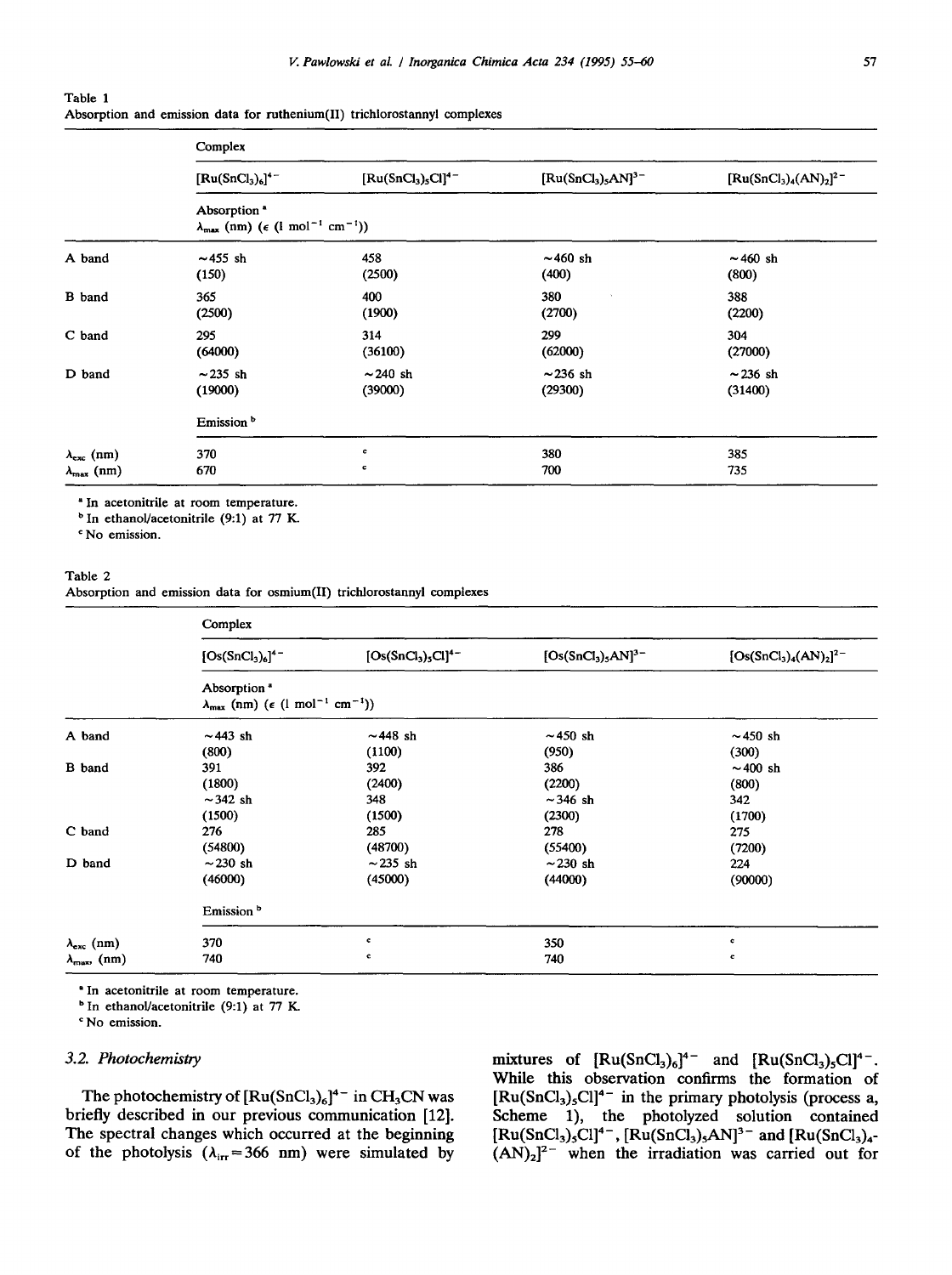

Fig. 1. Electronic absorption (--), excitation (") and emission (inset) spectra of  $(NEt_4)_3[Ru(SnCl_3)_5AN]$ . Absorption:  $1.55 \times 10^{-5}$  M in acetonitrile at room temperature, 1 cm cell. Emission: in ethanol/ acetonitrile (9:1) at 77 K,  $\lambda_{\text{exc}} = 380$  nm, intensity in arbitrary units. Excitation:  $\lambda_{em} = 700$  nm.



Scheme 1.



Fig. 2. Spectral changes during the photolysis of  $1.38 \times 10^{-4}$  M  $(NEt<sub>4</sub>)<sub>4</sub>[Ru(SnCl<sub>3</sub>)<sub>5</sub>Cl]$  in acetonitrile at 0 (a) and 100 (f) s irradiation time with  $\lambda_{irr}$  = 436 nm, 1 cm cell.

extended periods.  $[Ru(SnCl<sub>3</sub>)<sub>4</sub>(AN)<sub>2</sub>]<sup>2-</sup>$  was apparently produced by the photolysis of the primary product  $[Ru(SnCl<sub>3</sub>)<sub>5</sub>Cl]<sup>4-</sup>$  (see below). The formation of  $[Ru(SnCl<sub>3</sub>)<sub>5</sub>AN]<sup>3-</sup>$  is attributed to the thermal substitution of  $[Ru(SnCl<sub>3</sub>)<sub>6</sub>]<sup>4-</sup>$  (process b, Scheme 1).

The photolysis of  $[Ru(SnCl<sub>3</sub>)<sub>5</sub>Cl<sup>4-</sup>$  in CH<sub>3</sub>CN led finally to the formation of  $[Ru(SnCl<sub>3</sub>)<sub>4</sub>(AN)<sub>2</sub>]<sup>2-</sup>$  which was isolated from the irradiated solutions. However, neither  $\text{[Ru(SnCl<sub>3</sub>)<sub>4</sub>(AN)<sub>2</sub>]<sup>2-</sup> nor \text{[Ru(SnCl<sub>3</sub>)<sub>5</sub>AN]<sup>3</sup>$ was the primary product. The clean spectral changes including isosbestic points at 380 and 425 nm which were observed at the beginning of the photolysis (Fig. 2) could not be reproduced by the spectra of mixtures of  $[Ru(SnCl<sub>3</sub>)<sub>5</sub>Cl]<sup>4-</sup>$  and one of these final photoproducts. Since free  $SnCl<sub>3</sub><sup>-</sup>$  was already detected during the first stages of the photolysis it is assumed that  $[Ru(SnCl<sub>3</sub>)<sub>4</sub>Cl(AN)]<sup>3-</sup>$  was the primary photoproduct of  $[Ru(SnCl<sub>3</sub>)<sub>5</sub>Cl]<sup>4-</sup>$  (process c, Scheme 1).  $[Ru(SnCl<sub>3</sub>)<sub>4</sub>Cl(AN)]<sup>3-</sup>$  is apparently not stable but underwent a thermal and/or photochemical substitution of chloride with the formation of  $\text{Ru(SnCl}_3)_4(\text{AN})_2$ <sup>2-</sup> as the only isolable product (process d, Scheme 1).

The photolysis of  $\left[\text{Ru(SnCl<sub>3</sub>)<sub>5</sub>AN\right]^{3-}$  ( $\lambda_{irr} = 405$  nm) in  $CH<sub>3</sub>CN$  was accompanied by spectral changes (Fig. 3) which clearly indicated the formation of  $[Ru(SnCl<sub>3</sub>)<sub>4</sub>(AN)<sub>2</sub>]$ <sup>2-</sup> as the primary product (process e, Scheme 1). After longer irradiation times only this complex could be recovered from the photolyzed solution. In addition,  $SnCl<sub>3</sub>^-$  was released in the photoreaction.

From the photolyzed solutions of  $[Os(SnCl<sub>3</sub>)<sub>6</sub>]<sup>4-</sup>$  only  $[Os(SnCl<sub>3</sub>)<sub>4</sub>(AN)<sub>2</sub>]<sup>2-</sup>$  was isolated. However, according to the spectral variations this was not the primary photoproduct. Moreover, mixtures of  $[Os(SnCl<sub>3</sub>)<sub>6</sub>]<sup>4</sup>$ and  $[Os(SnCl<sub>3</sub>)<sub>5</sub>Cl]<sup>4-</sup>$  or  $[Os(SnCl<sub>3</sub>)<sub>5</sub>AN]<sup>3-</sup>$  did not reproduce these spectral changes either. Since  $SnCl<sub>3</sub>$ was already detected at the beginning of the photolysis,  $[Os(SnCl<sub>3</sub>)<sub>4</sub>Cl(AN)]<sup>3-</sup>$  might have been formed as the primary photoproduct which thermally or photochemically underwent a substitution with the formation of  $[Os(SnCl<sub>3</sub>)<sub>4</sub>(AN)<sub>2</sub>]$ <sup>2-</sup> as the final product.

The photolysis of  $[Os(SnCl<sub>3</sub>)<sub>5</sub>Cl]<sup>4-</sup>$  in CH<sub>3</sub>CN afforded only  $[Os(SnCl<sub>3</sub>)<sub>4</sub>(AN)<sub>2</sub>]<sup>2-</sup>$  as isolable material. The spectral variations which were observed at the beginning of the photolysis ( $\lambda_{irr} = 405$  nm) could not be simulated by mixtures of  $[Os(SnCl<sub>3</sub>)<sub>5</sub>Cl]<sup>4-</sup>$  with  $[Os(SnCl<sub>3</sub>)<sub>5</sub>AN]<sup>3-</sup>$  or  $[Os(SnCl<sub>3</sub>)<sub>4</sub>(AN)<sub>2</sub>]<sup>2-</sup>$ . Again, it is assumed that  $[Os(SnCl<sub>3</sub>)<sub>4</sub>Cl(AN)]<sup>3-</sup>$  was formed as the primary photoproduct because the emission of free  $SnCl<sub>3</sub>$ <sup>-</sup> was seen after short irradiation times. This corresponds to step c (Scheme 1) of the ruthenium complexes.

The photolysis of  $[Os(SnCl<sub>3</sub>)<sub>5</sub>AN]<sup>3-</sup> ( $\lambda_{irr} = 405$  nm)$ led to the formation of  $[Os(SnCl<sub>3</sub>)<sub>4</sub>(AN)<sub>2</sub>]<sup>2-</sup>$  as both



Fig. 3. Spectral changes during the photolysis of  $1.0 \times 10^{-4}$  M  $(NEt<sub>4</sub>)<sub>3</sub>[Ru(SnCl<sub>3</sub>)<sub>5</sub>AN]$  in acetonitrile at 0 (a) and 70 (e) s irradiation time with  $\lambda_{irr} = 405$  nm, 1 cm cell.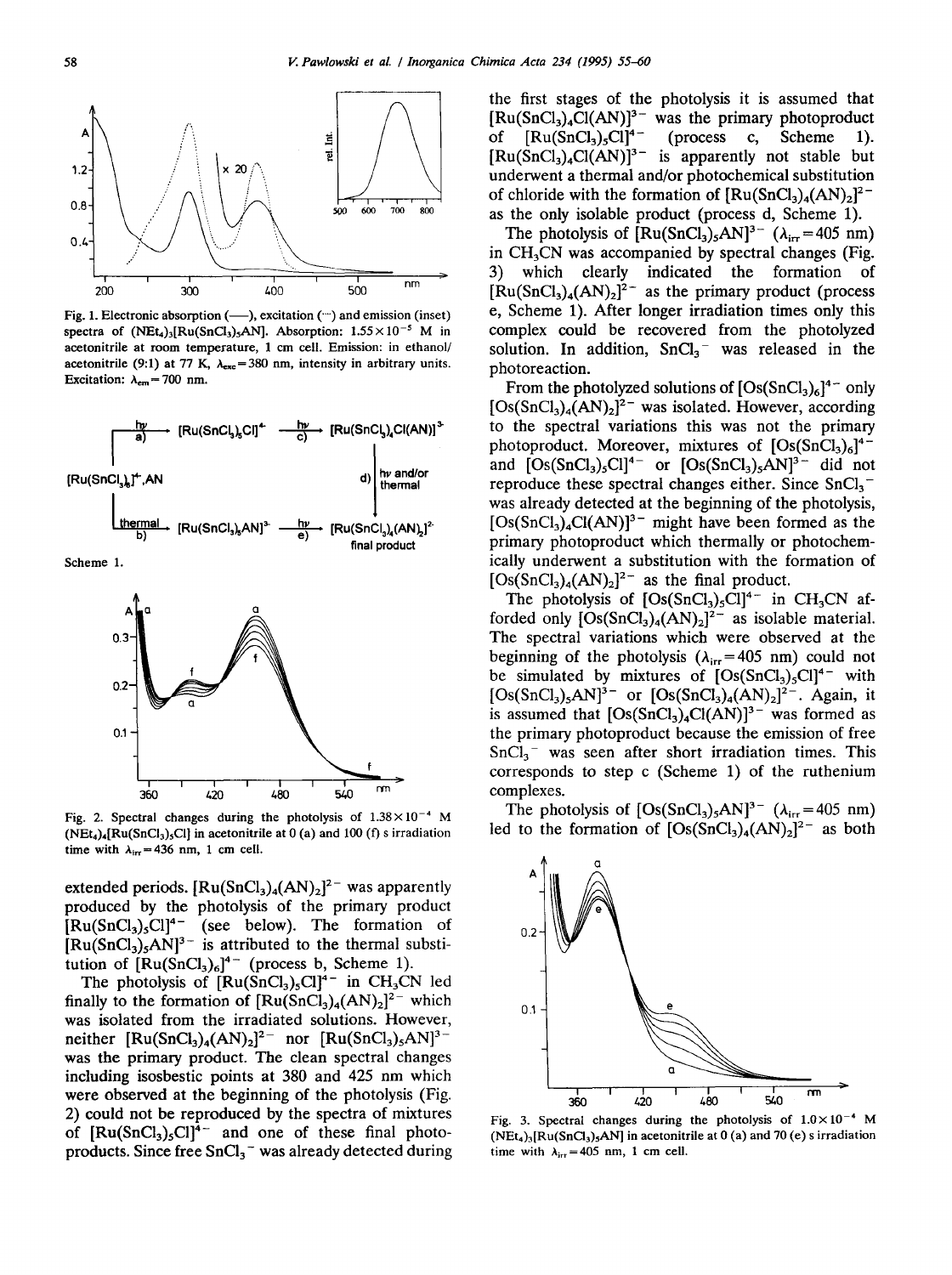primary and final product (in analogy to step e, Scheme 1).

## **4. Discussion**

#### *4.1. Electronic spectra*

Generally, trichlorostannyl complexes of transition metals are characterized by striking colors [5] which are caused by strong absorptions in the visible (and UV) region. These absorptions have been used for the colorimetric and spectrophotometric determination of various transition metals, particularly those of the platinum group [5]. According to the results of the present and a previous study on Pt(II) and Rh(III) trichlorostannyl complexes [16], the spectral pattern of all complexes seems to be rather similar irrespective of the metal, its oxidation state, coordination number, and the presence of additional ligands. A conclusive interpretation of these spectra is not yet available and may be achieved only on the basis of an appropriate theoretical calculation. Nevertheless, an attempt is made to provide a tentative explanation taking into account the following considerations.

For the sake of simplicity possible assignments are discussed only for the longest wavelength absorption (A band) which appears for all complexes at approximately 460 nm with an extinction coefficient of roughly  $10<sup>3</sup>$ . The assignment of this band to a regular ligand field (LF) [17] transition does not seem to be appropriate [12,17] in view of its constant energy and relatively high intensity. As an alternative, the A band may be assigned to a metal-to-ligand charge transfer (MLCT) transition which occurs for Ru(II) and Os(II) complexes with suitable ligands at low energies [8,17]. However, MLCT bands should hardly occur at the same wavelength for both metals. Moreover, in the case of the redox-inert  $Rh^{3+}$  the assignment of the A band [16] to an MLCT transition can certainly be ruled out.

In view of the similarity of the absorption spectra of quite different trichlorostannyl complexes we propose that the characteristic absorptions have considerable intraligand (IL) character. At this point it is appropriate to discuss the electronic structure of the  $SnCl<sub>3</sub><sup>-</sup>$  ligand. The interaction of  $SnCl<sub>3</sub><sup>-</sup>$  with a transition metal can be explained by a simplified MO scheme (Fig. 4) which is based on theoretical considerations advanced by Albright et al. [18]. The overlap of the  $2a_1$  lone pair of  $SnCl<sub>3</sub>$ <sup>-</sup> with suitable d orbitals of a transition metal generates molecular orbitals which are used for  $M-SnCl<sub>3</sub>$  $\sigma$ -bonding. The 2e orbitals of SnCl<sub>3</sub><sup>-</sup> which are  $\sigma$ antibonding with respect to the Sn-CI interaction are available for  $\pi$ -overlap with suitable d orbitals of the transition metal. According to this picture  $SnCl<sub>3</sub>$  is a  $\pi$ -acceptor ligand in analogy to phosphines PR<sub>3</sub> [19].



Fig. 4. Qualitative MO diagram of  $SnCl<sub>3</sub><sup>-</sup> (C<sub>3v</sub> symmetry,  $\pi$  orbitals$ of CI are omitted) and schematic representation of the interaction of  $SnCl<sub>3</sub>$ <sup>-</sup> with a transition metal.



Fig. 5. Simplified MO scheme of  $[\text{Ru(SnCl<sub>3</sub>)<sub>6</sub>}<sup>4-</sup> (O<sub>h</sub> symmetry).$ 

While the extent of M-SnCl<sub>3</sub>  $\pi$ -bonding is not quite clear the M-SnCl<sub>3</sub>  $\sigma$ -bands are very strong and covalent as indicated by M6ssbauer spectroscopy [7]. The lone pair of  $SnCl<sub>3</sub>^-$  and the d orbitals of Ru(II) and Os(II) are apparently close in energy.

A simplified MO scheme of an octahedral  $d<sup>6</sup>$  complex  $[M(SnCl<sub>3</sub>)<sub>6</sub>]<sup>n</sup>$  provides a qualitative picture of its electronic structure with special reference to the frontier orbitals (Fig. 5). The s and p valence orbitals of the central metal are omitted since their interaction with the ligand orbitals is not expected to affect the ordering of the frontier orbitals. For the same reason the Sn-CI  $\sigma$ -bonding orbitals are also neglected. For a low-spin d<sup>6</sup> complex the lowest energy, parity-allowed transition  $(t_{1u} \rightarrow e_g)$  is of the ligand-to-metal charge transfer (LMCT) type in the classical sense. Since, however, the  $e_{g} \sigma^{*}$ -orbitals of  $[M(SnCl_3)_{6}]^{n-}$  have a much larger ligand contribution compared to other ligands with